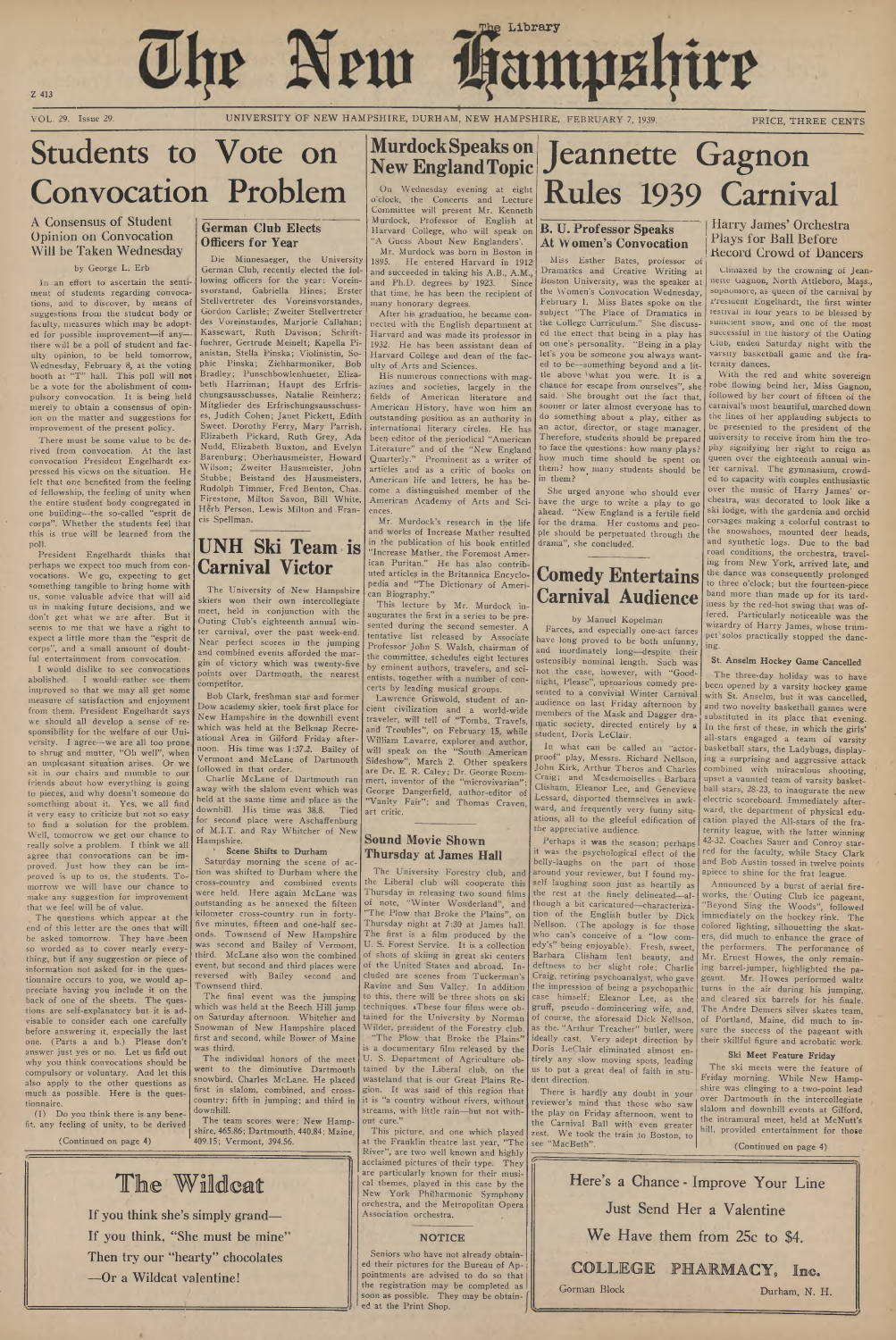To the Outing Club in general, and Maurice Palizza, Archie Dalton and their committee in particular should go hearty congratulations for the excellent Winter Carnival which was held here last week-end.

# **STUDENT REFUGEE FUND**

Several weeks ago the campus was canvassed thoroughly in an attempt to raise funds whereby a German refugee student would be brought to this campus. The matter was given ample publicity in these columns and before and after Christmas contributions were received by the committee.

Since within a few days after the return from vacation no report has been forthcoming regarding the fund, whether it was successful, or unsuccessful, and if the latter situation prevailed, what has been or will be done with the money which was collected.

A campaign which involves the expenditure of the money collected from students should be accounted for. It is up to the committee in charge to make known what the immediate plans of the organization are.

### **CONGRATULATIONS**

For the first time in three years the club received some cooperation from the elements and the weather man, with the result that the whole week-end had the atmosphere and air of a Winter Carnival. The snow sculpture reached a new high in quality and the skiing and skating enthusiasts were given ample opportunity to engage in their favorite .sports.

| Published every Tuesday and Friday throughout the school year by the students of the Univer-<br>sity of New Hampshire.<br>Entered as second class matter at the post office at Durham, New Hampshire under the act<br>of March 3, 1879. Accepted for mailing at special rate of postage provided for in section 1103,<br>act of October 8, 1917. Authorized September 1, 1918.<br><b>BUSINESS OFFICE</b><br><b>EDITORIAL OFFICE</b>                                                                                                                                                                                                                                            |       |
|--------------------------------------------------------------------------------------------------------------------------------------------------------------------------------------------------------------------------------------------------------------------------------------------------------------------------------------------------------------------------------------------------------------------------------------------------------------------------------------------------------------------------------------------------------------------------------------------------------------------------------------------------------------------------------|-------|
| Room 203, Ballard Hall, Phone 289-M<br>Room 307, Ballard Hall, Phone 289-M<br>1939<br>Member<br>1938<br>REPRESENTED FOR NATIONAL ADVERTISING BY<br><b>Associated Collegiate Press</b><br><b>National Advertising Service, Inc.</b><br>College Publishers Representative<br>Distributor of<br>NEW YORK, N.Y.<br><b>420 MADISON AVE.</b><br>CHICAGO - BOSTON - LOS ANGELES - SAN FRANCISCO<br><b>Collegiate Digest</b>                                                                                                                                                                                                                                                           | With  |
| well sho<br>parting<br>arise f<br>lethargy<br>EDITORIAL BOARD<br>Reporters and News Assistants:<br>to the<br>Associate EditorDonald A. Lawson<br>Albert Sharps, Myron Rosen, Wil-<br>Managing Editor Richard E. Phenix<br>nival cu<br>liam Widger, Richard Cook, George<br>Managing EditorSumner Fellman<br>Erb, Winifred Kennedy, Barbara<br>will alw<br>News EditorPriscilla Taylor<br>Peterson, Edith Blake, Gertrude<br>"greates<br>Meinelt, Louise Wood, Barbara<br><b>BUSINESS BOARD</b><br>all.<br>Trafton. Manuel Kopelman, Literary<br>Advertising MgrRobert Lewis<br>Editor.<br>Staff PhotographerRichard Braun<br>with an<br>ow from<br>DURHAM, N. H., FEB. 7, 1939 | Frank |

Much favorable comment has been heard regarding the band which provided the music at the Carnival Ball Friday night. The club certainly received enough setbacks and bad breaks to deserve the best in the way of music.

All in all the eighteenth annual winter carnival will probably go down in the history of the event as one of the best. The state of New Hampshire is doing much towards creating interest in the winter sports advantages which exist in the state. The New Hampshire Outing Club



the reverberating of the fareouts and good-bye kisses of deguests still in our ears, we om the usual after-carnival to add the finishing touches final ringing down of the carrtain. Of course, however, we ays maintain that this was the and most enjoyable" of them

Iin "Union Leader" Heald,

is doing its share towards that end.

The winter carnival was one of the examples of what the Outing Club has to offer, this and many other features are available to each and every student. The club has come to include more and more campus activities into its carnival week-end, as the carnival just past will evidence.

The Outing Club is a definite organization for those students who need outdoor relaxation, and has done much towards enhancing the social and outdoor life of the university.

Again, congratulations! !

#### **W. A. A.**

The girls' all-star basketball team was recently picked and consists of the following girls: Ann Carlisle, Kathleen Ahearn, Louise Redden, Jeanette Gagnon, Betty Ridlon, Virginia Percy, Dorothy Perkins, Eleanor McNulty, Ruth LeClaire, Helen Colby, Barbara Adams, and Anna Hemenway. The purpose of this all-star team is to promote intercollegiate spirit among the girls. One or two games will be played soon, probably with Colby. Of the interclass games played, the sophomores were the champions winning all three games. The other results were as follows: Freshmen won 2, lost 1; Seniors won 1, lost 2; and Juniors won none, lost 3.

### **NOTICE**

In a dual meet featured by brilliant individual performances on the part of Eddie Dugger, stellar Tufts speedster, and Bud Keadin of New Hampshire, the Jumbo varsity winter track team turned back the Wildcats by a 51-44 score, Saturday afternoon in Medford.

Im portant meetings of both the Short-story and the Poetry groups will be held this week at the home of Dr. Towle. The short-story meeting will come Thursday evening at 8:30 and the poetry meeting on Friday evening at 8:00. Detailed notices are being sent to members of both groups.

Short-story writers should remember that the Quill Club national contest closes February 15.

#### **ECONOMICS CLUB**

There will be a meeting of the Economics Club on Thursday evening at 7:15 at the Commons Organization Room. Mr. Dudley Orr of the New cordially invited to attend.

- 50 yard hurdles-Won by Dugger (T) second, Keadin (NH); third, Piecewicz (NH). Time-6.5s.
- 50 yard dash-Won by Dugger (T) second, Bennett (T); third, (NH) Wright. Time-5.6s.
- 275 yard run-Won by Dugger (T) second, Crook (NH); third, (NH) Mather. Time—29.8s.
- yard run-Won by Abbott (NH) second, Elliot (NH); third, Sampson (T). Time-1:20.
- second, Keigan (T); third, Jones (NH). Time 2:32.
- second, Uunderwood (NH); third,  $MacCaffrev (NH)$ . Time-4:37.4.
- ond, tie between Paegal (T) and Keadin (NH). Ht .- 10'6". Shot put-Won by Pollard (T); sec-
- ond, Keadin (NH); third, Johnson (NH). Distance-42' 3". High jump-Won by Grant (T); sec-
- ond, Keadin (NH); third, tie between Pollard  $(T)$  and Wilson  $(T)$ . Ht. -5' 10". (Tied cage (T). Ht.—5' 10". (Tied cage record.)
- Broad jump-Won by Stewart (NH); second, Mather (NH); third, Grant  $(T)$ . Distance—22' 2 $\frac{1}{8}$ ".
- One mile relay-Won by New Hampshire (Abbott, Piecewicz, Elliot, W right). Time—3:42.2.

Featuring a review of the Winter Carnival, the University hour went on the air from Murkland auditorium at 2:00 P.M. February 5, 1939. The program, sponsored by the Winter Carnival committee, spelled finale to the gala events of the week-end and opened with a xylophone solo by Louis Israel. Archie Dalton, president of the Outing Club, gave a history of the New Hampshire Winter Carnival, and Maurice Palizza, chairman of the Winter Carnival committee, reviewed this year's carnival. Other features of the broadcast included: a group of songs by the University Male quartet—Fred Clark, bass; Robert Austin, baritone; Richard Hawkins, first tenor; Maxwell Campbell, second tenor; a description of the ice and snow sculptures that represented each dormitory and fraternity as seen by Paul Carrier; an account of the social events, such as the ball, the house parties, and, the tweeds and satins sported by the coeds, reported by Eleanor Lee; and a summary of winter sports—intercollegiate events, the ski meet, hockey, basketball, etc.—by Harold Sweet. From the Mask and Dagger Carnival production "Good Night, Please", a scene was enacted which proved to be the high spot of the afternoon. The program ended as it had begun—with a xylophone selection by Louis Israel.

Hampshire Tax Commission of Con-all those girls who had their weekcord will be the speaker. Everyone is ends spoiled by all those fellows who ever-present omnipotent shadn M. I. T., finally completely captured the fancies of Miss Ruth Dickson by corsaging on Saturday night with orchids. . . . Tommy Cretian did the week-end—if we may call it that—quite royally by having his import on campus from Thursday noon till Monday night. She even saw him through his Friday Five dollarer. . Roommates Dotty Sparks, Joan Sweet, and Eleanor Hillier had their imports. . . . Jimmy Garvey was enjoyably swinging it out at the Ball with Eleanor McNulty. . . . Even with import competition the campus girls shone, and we, too, would like to add our congratulations to the ever growing list of Her Majesty, Miss Jan Gagnon. . We were wrong, and we confessit was Puss Emory and Alan Husey along with Peg "Margaret" Boyd and 'Romeo" Nugent. . . . Ray Dunn and Dot Jones continued merrily along | 600 their way. . . . The Leochas Butch and Sam, returned much to the joy of the Juniors. . . . another brother act had 1000 yard run—Won by Atkinson (T); the Pokigos together. . . . Bill Hall and Kay Ahearne, the Charleston Flash, were seen among the whirling One mile run—Won by Atkinson (T); dervishes. . . . Ted Hillier who will soon file squatter's rights at Chi Omega dropped into his house dance **Pole vault**—Won by Wilson (T); secand listened to his departure with Miss Cooke being announced over the amplifying system. . . . Russ Martin, of hockey fame, dropped up after the game to see Betty Moore. . . . Eddie "Cherub" Sauer and Meda "Precious" Stone added a rustic air to the Saturday Barn Dance with their corncobs and rural costumes. . . . Charlie Betz and Mary Temple were also "Virginia Reeling". . . . The Co-op deserves congratulations for their original and unique snow sculpture. . . . Who was the freshman that was going to take Alpha Xi's posies from Ferdinand and give them to his girl for a corsage. . . . Back to Carnival we remember seeing Kay Barrie and Doug MacDonald together for the evening. . . . Over at heta Kap, Al Montrone and Dick Galway added to the alumni atmosphere. . . . Stan Otis actually was A.W.O.L. when he returned to take Kay Ahearne to the Ball. . . John "Flipper" Fecke while not carnivaling, mildly surprized all concerned with a Montreal romance. After corresponding with the Canadian co-ed for nearly a week, he will finally see what she looks like when they exchange pictures during this week. . . . Who was the girl that Sparky Adams was so enthusiastically bidding goodnight after the ball game last night. . . . John "Charlie" MacCarthy had a problem on his hands Saturday night. . . . Dotty Dexheimer received a new Carnival favor by winning an Irish Setter pup on a punch board. John "Susie" Kew is now sharing his Dottie's affection. . . Jerry Quadros Bragg, NHU's former quarterback was back reunioning. . . . Roommates Phil Beaulieu and A1 Lucier were with Lou Hirschner and Jean Halpin. . . . Mai Brannen, of "Up One Flight, We Treat You Right" fame, finally dropped the shears long enough to take Leona Dumont through the week-end. . . . Miss Malsch took in the Kappa Sig dance while Phil Richards refereed the Frosh game. . . . Pete Urban, of chemistry fame, shagged it out with Rita Donahue. . . . and in closing we extend our sympathies to stopped at Dover's little green store.

The long-legged, Jumbo sophomore accumulated 15 points all by himself, taking first places in the hurdles, 50 yard dash, and 275 yard run. While Keadin failed to win any events, he aided the New Hampshire cause substantially with second places in the high jump, hurdles, shot put, and a tie for second in the pole vault. The versatile New Hampshire trackman's performance was particularly outstanding in view of the fact that he was competing in the shot put and pole vault without previous experience in either event.

One of the most thrilling events of the meet was the mile run, in which Bill Anderson of Tufts nosed out New Hampshire's Ted Underwood by a scant, two yard margin. George Mac-Caffrey, star Wildcat miler, just rounding into shape again after an ankle injury, took third place.

Breaking the Tufts cage record with a leap of 22 feet, 2 1-8 inches, Larry Steward of New Hampshire won the broad jump, with Wally Mather second and Grant of Tufts third.

# **Varsity Trackmen Broadcast Reviews Defeated by Tufts Carnival Program**

The mile relay was easily won by the Wildcat quartet of Skid Abbott, Roy Elliot, Mike Piecewicz and Frank Wright, in the slow time of three minutes, 42 and two-tenths seconds.

The summary:

# **Chemistry Pictures Shown on Thursday**

On Thursday evening, February 2, the Chemistry department, presented in James Hall auditorium two moving pictures entitled "Pillars of Salt", released by the General Electric Company and "Bromine from Sea-Water", which was sponsored by the Dow Chemical Company.

"Pillars of Salt" dealt chiefly with the mining and purification of table salt in the United States, while the other film discussed the efforts of the chemist to procure bromine which does not appear in nature in great amounts.

The films were well attended despite the fact that Thursday night marked the beginning of carnival week-end.

| FRANKLIN<br>DURHAM, NEW HAMPSHIRE                                                         |
|-------------------------------------------------------------------------------------------|
| TUESDAY<br>FEB. 7<br><b>FRESHMAN YEAR</b><br>Dixie Dunbar - Ernest Truex                  |
| WED. - THURS. FEB. 8 - 9<br>DAWN PATROL                                                   |
| Errol Flynn - David Niven<br>Donald Crisp - Basil Rathbone<br>$-$ Second Show at 8:45 $-$ |
| EPINAV<br>FF P<br>1 <sub>0</sub>                                                          |

**TRACK MANAGERS** All candidates for varsity and freshman winter track manager positions are requested to report to Coach Paul Sweet at the Field house, Wednesday afternoon at 3:30 o'clock. Physical Education credit will be given for those accepted. **FRIDAY FEB. 10 TORCHY GETS HER ! MAN j Glenda Farrell - Barton MacLane !** *Come in and see the new shipment of COLLEGE JEWELRY* **UNIVERSITY BOOKSTORE NOTICE OF TERRITORY CHANGE** Residents of Durham and Northwood Your CHEVROLET DEALER is now **JOHN G. RODRIGUES** Newmarket — Tel. 15 *Durham Salesman* — John Knight (Knight's Garage) *■Newmarket Salesman*—A1 Chouinard (Tel. Newmarket 15) "*C H E V R O L E T 'S T H E CH OICE"*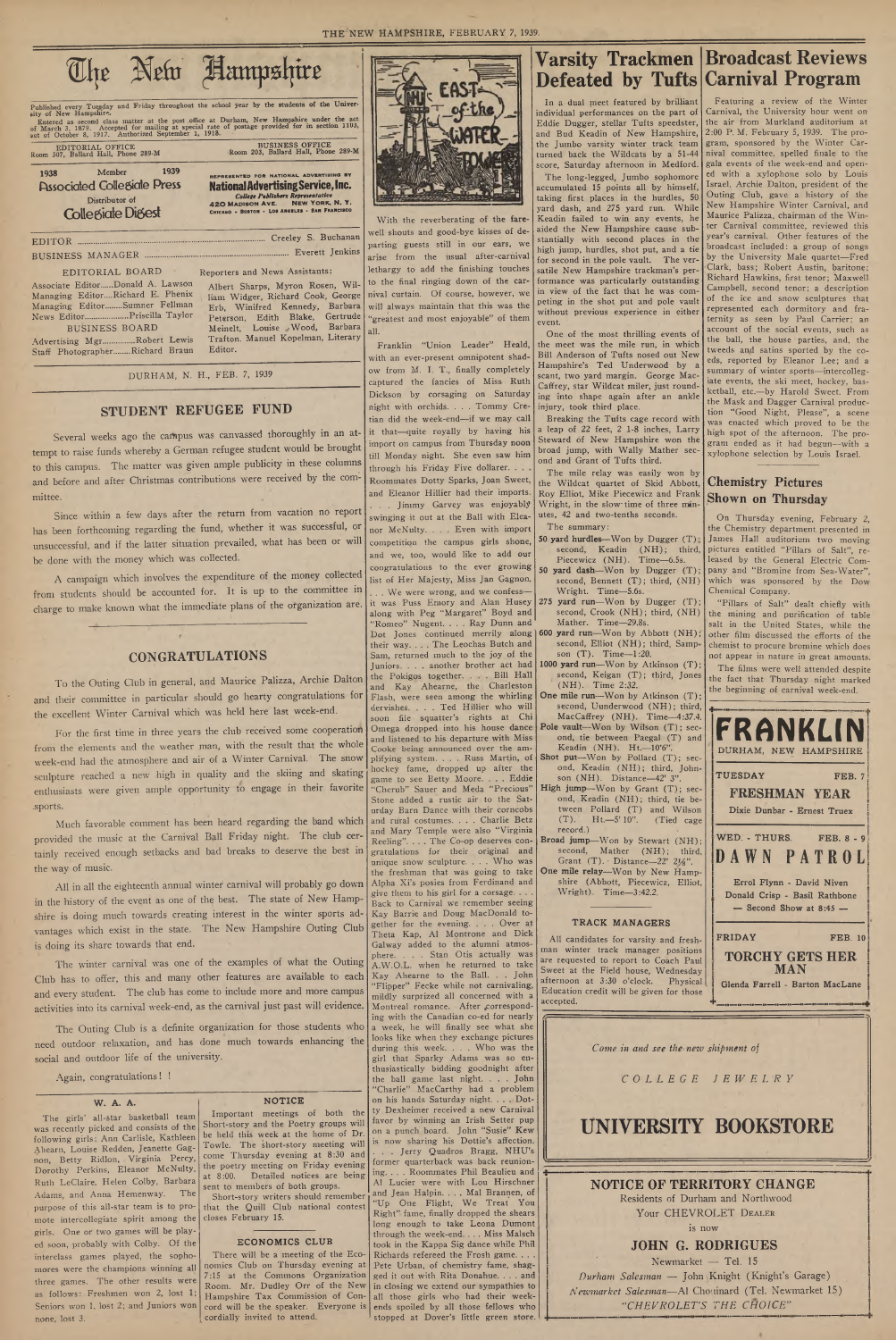# **AndoverTrackMen Wildcat Hoopsters Top Frosh, 42-21** Losing valuable points in the high

jump and broad jump, New Hampshire's sadly undermanned freshman track team, numbering only 11 men, bowed to a powerful Andover academy track squad, in a meet held at Andover Saturday afternoon. The score was 42-21.

Because of the lack of sufficient men on the squad, it was necessary to cancel the hurdles and pole vault and for the New Hampshire freshmen to compete in multiple events. Probably the outstanding event of the meet was the high jump in which Gould and Sage of Exeter tied for 1st place with jumps of six feet, while Sipprelle of New Hampshire had to be content with third, in spite of his splendid five feet, 11 inch leap.

- Gould and Sage, both of Andover; third, Sipprelle (NH). Ht.-6'. Broad jump-Won by Gould (A); sec-
- ond, Jackson (A); third, Sipprelle (N H ). Distance—20' *61/ 4".*
- 600 yard run-Won by Reisner (A) second, Richards (NH), third, Hart (A). Time-1:18.8.
- 1000 yard run-Won by Coughlin (A) second, Harkins (NH); third, Weren (A). Time—2:30.6.
- 300 **yard run—**Tie for first between Myrredin-Evans (A); and Richards (NH); third, Conant (A). Time—35.2 seconds.
- 40 yard dash—Tie for first between Myrredin-Evans (A) and Beaudet
- $(NH)$ ; third, Styles  $(NH)$ . Time —4.8 seconds. Shot put-Won by Williams (A); sec-
- ond, Beaudet (NH); third, Sipprelle (NH). Distance-50' 1134".

Sipprelle, husky Kitten trackman, played an important role in his team s scoring; in addition to his fine work in the high jump, he captured a third place in the broad jump and a third in the shot put. New Hampshire failed to win any events but tied for first in both the 300 yard run and 40 yard dash, while in the 100 yard run, Harkins of New Hampshire, after running a fine race, uncorked his final sprint a bit too soon and lost by a yard at the tape to Coughlin of Andover.

Miss Fudala, who earned 1000 points, is a member of Pi Lambda Sigma sorority, the Newman Club, and the Home Economics Club. She has played hockey, basketball, baseball, and

The summary: High jump—Tie for first between

ı

| $CU$ HOCKC <sub>i</sub> , basic grams, basic and<br>has been a basketball manager. |                                                                         |                                                                                 | 7:00 P. M.—Varsity hockey vs. Bow- pecially after the high standard of play dently overlooked this fact) and the | Following the Jitterbug - Lauybug<br>contest, the Physical Education depart- |
|------------------------------------------------------------------------------------|-------------------------------------------------------------------------|---------------------------------------------------------------------------------|------------------------------------------------------------------------------------------------------------------|------------------------------------------------------------------------------|
| The W.A.A. awards have previously                                                  | doin.                                                                   |                                                                                 | shown by New Hampshire in some of girls rudely called the attention of the                                       | ment played Theta Chi fraternity, in-                                        |
| been made at the last convocation in                                               | Wednesday                                                               |                                                                                 | its earlier games. However, one must referee to the fact. So, of course, a                                       | tramural champions. Theta Chi won                                            |
| June, but the rule pertaining to awards                                            | 8:00 A. M. - 4:00 P. M.-Student Poll                                    |                                                                                 | not be too hard on George Thurston's penalty was forthcoming; three free                                         | 42 to 32. The game started in as if                                          |
| was amended to allow the women re-                                                 | at "T" hall.                                                            |                                                                                 | lads—Northeastern has a really power- throws. And Dorothy Perkins made                                           | Theta Chi was going to burn the gym                                          |
| ceiving the awards to wear them about                                              | 8:00 P. M.-Lecture at Murkland aud-                                     |                                                                                 | ful sextet and every team is subject to all three count. And that was the                                        | down, they were so hot. The score at                                         |
| campus before their graduation.                                                    | itorium.                                                                | off days-even New Hampshire!                                                    | game.                                                                                                            | the end of the first quarter was 14 to 3.                                    |
|                                                                                    | 8:00 P.M.-Hockey-Frosh vs. New                                          |                                                                                 | Betty Ridlon was high scorer with                                                                                | The coaches got going in the third                                           |
|                                                                                    | Hampton academy.                                                        |                                                                                 | fourteen points. But no small factor period, however, and began to close                                         |                                                                              |
|                                                                                    | 8:00 P. M.-Basketball-Frosh vs.                                         |                                                                                 | The track situation is furnishing its in the success of the girls was the de- ground. Probably if the game had   |                                                                              |
|                                                                                    | Bridgton academy.                                                       |                                                                                 | share of headaches. Paul Sweet has fensive work of Captain Ruth LeClair. lasted for six more periods they would  |                                                                              |
|                                                                                    | Thursday                                                                |                                                                                 | under his tutelage a number of very She played the full game and followed have won. For the department, Sauer,   |                                                                              |
|                                                                                    | 7:00 P. M.-Sphinx meeting at Theta<br>Chi.                              |                                                                                 | capable trackmen, boys who consist- the ball like a mouse does a piece of Conroy, and Goodwin were high scor-    |                                                                              |
| DOVER, NEW HAMPSHIRE                                                               | 7:00 P. M.--Varsity hockey vs. M.I.T                                    |                                                                                 | ently do well in their events. The cheese. For the men, Bob Morrison ers, while Bob Austin and Stacey            |                                                                              |
|                                                                                    |                                                                         |                                                                                 | trouble is that there are so few of them and Max Gowan worked hard and they Clarke paced the fraternity men with |                                                                              |
|                                                                                    |                                                                         |                                                                                 | and most men are compelled to com- almost succeeded in pulling the game twelve points each.                      |                                                                              |
| SUNDAY - MONDAY                                                                    |                                                                         |                                                                                 | pete in two, three, and even four out of the fire. Following the game                                            | Theta Chi                                                                    |
| <b>TUESDAY</b>                                                                     | <b>STAR THEATRE</b><br><b>Newmarket</b>                                 |                                                                                 | events in each meet. Naturally, this there were rumors that the men had                                          | F TP<br>G                                                                    |
| Tyrone Power - Henry Fonda                                                         |                                                                         |                                                                                 | multiple competition weakens their av- challenged the girls to a return en-                                      | Clark, rf  6<br>$0 \t 12$                                                    |
|                                                                                    | TUES. - WED.<br><b>FEB. 7 - 8</b><br>Judy Garland - Freddie Bartholomew |                                                                                 | erage performances and does not make gagement; as yet is hasn't been ac-                                         | Hogdon, If  3                                                                |
| <b>JESSE JAMES</b>                                                                 |                                                                         | for a well-balanced team. It's not that cepted                                  |                                                                                                                  |                                                                              |
|                                                                                    | <b>LISTEN, DARLING</b>                                                  | the material isn't available; while the                                         | The summary:                                                                                                     | <sup>12</sup><br>$\theta$                                                    |
|                                                                                    |                                                                         | school isn't exactly crowded with                                               | Ladybugs                                                                                                         | $\Omega$                                                                     |
| WEDNESDAY - THURSDAY                                                               | <b>THURSDAY</b><br><b>FEB. 9</b>                                        | trackmen, there are enough of them in                                           |                                                                                                                  | Frye, rg  0<br>$\Omega$<br>$\theta$                                          |
| <b>DRAMATIC SCHOOL</b>                                                             | CASH NIGHT<br>Cash Prize of \$20 or Larger                              | the student body to make up a well-                                             | TP<br>F                                                                                                          | Whittmeyer, rg., 3<br>$\overline{0}$<br>-6                                   |
|                                                                                    | Jane Bryan - John Litel                                                 | balanced track team. But a large num-                                           | Carlisle, rf  3<br>-6                                                                                            |                                                                              |
| Louise Rainer - Ann Rutherford                                                     | <b>GIRLS ON PROBATION</b>                                               | ber of these potential stars, for one<br>reason or another, do not come out for | 14<br>$\overline{2}$                                                                                             | Totals  20 2 42                                                              |
| Torchy in Chinatown                                                                |                                                                         | the sport. And that's true in the other                                         | Ahearn, cf  1<br>2                                                                                               | Phys. Ed. Dept.                                                              |
| Glenda Farrell - Barton McLane                                                     |                                                                         | sports as well. Probably this situation                                         | Perkins, cf  0<br>4                                                                                              | F<br>TP<br>G                                                                 |
|                                                                                    | FRI. - SAT.<br>FEB. 10 - 11                                             | will not be remedied for some time, but I                                       | Colby, cg  0<br>$\theta$                                                                                         | Conroy, rf  2<br>Goodwin, 1f  4<br>$\mathbf Q$                               |
| FRIDAY - SATURDAY                                                                  | Double Feature Program                                                  | it does seem too bad that the freshman                                          | Hemingway, cg., 0<br>$\Omega$                                                                                    | Blood, If  0<br>$\Omega$<br>$\theta$                                         |
|                                                                                    | Ralph Byrd - Weaver Bros.                                               | track team had only 11 men at Ando-                                             | Adams, $cg$ $0$<br>$\Omega$                                                                                      | Sauer, c  7<br>$\theta$<br>14                                                |
| WEST POINT<br>DUKE OF                                                              | <b>ARKANSAW</b><br>-IN                                                  | ver and that both the hurdles and pole                                          | McNulty, $\lg$ 0<br>$\theta$                                                                                     | Justice, rg  0                                                               |
| Tom Brown - Louis Heywood                                                          | ALSO-Buck Jones in                                                      | vault had to be cancelled because no                                            | LeClair, $rg$ $0$<br>$\Omega$                                                                                    | Doer, rg  0<br>$\theta$<br>$\mathbf{0}$                                      |
| Allan Curtis - Joan Fontaine                                                       |                                                                         | men were available on the squad to                                              |                                                                                                                  | Lundholm, $\lg$ 0<br>$\theta$<br>$\mathbf{0}$                                |
|                                                                                    | LAW OF THE TEXAN                                                        | compete in these events!                                                        | Total  12 4<br>28                                                                                                | Totals  13<br>6<br>32                                                        |
|                                                                                    |                                                                         |                                                                                 |                                                                                                                  |                                                                              |

### **Senior Women Receive Athletic Awards**

Lou Cryans, diminutive Wildcat forward drew first blood soon after the opening tap, when he tossed in a twopointer from under the basket. The honre team led all during the first half, and at the mid-game gun the score stood New Hampshire 32, Northeastern 22.

Athletic awards for excellence in sports were given to two high-ranking seniors at the last women's convocation by Rachel Moore, president of W.A.A. Anna Hemingway and Louise Fudala were the seniors who received the awards. Aliss Hemingway, who has earned 1025 points with 1000 being necessary for the award, is a member of Theta L psilon sorority and has been prominent in all sports throughout her college career. She is a major in Physical Education.

# **Nipped by Huskies In Final Minutes**

## Hatch Is High Scorer in Season's Closest Contest; Foul Shots Beat Sauermen

In a game that saw the New Hampshire Wildcats lose a ten point lead in the second half, the Huskies from Northeastern conquered the local quintet on the home floor Saturday night by the narrow margin on one point. The final score was 57-56. Sauer's boys scored twenty-six goals as against twenty-five for the visitors, but were beaten because the Boston boys dropped seven free throws, three more than the New Hampshire five.

> The basketball game with Northeastern followed the usual pattern of this year's games—after running up an early lead the Wildcats got a bit too careless in the final few minutes of play and gave an alert Northeastern team its opportunity to stage a brilliant closing rally and capture the contest. Bob Gurney, magic-eyed Husky forward, played the lead role in his team's victory, sinking 25 points' worth of baskets all by himself. One bright spot in the defeat was the brilliant game turned in by Jim Hatch. Playing against his former teammates, the Northeastern transfer chalked up 18 points for New Hampshire and was easily the outstanding player on the floor. The newly-installed scoreboard was used for the first time in a varsity game and made a big hit with the huge mob of fans, many of them carnival guests, who crowded the Field House for the contest.

#### **Huskies Stage Late Spurt**

Continuing into the second half New Hampshire was ahead until within nine minutes of the end, when the Huskies tied the score, 49-49. For three minutes the score remained tied with a basket by each team, and then Ted Plante scored a foul shot. In the next four minutes both teams made two baskets, and then with less than two minutes of play left, Bob Gurney scored the winning basket, making the count 57- 56. The W ildcats missed several attempts in the closing seconds and were unable to regain the margin of victory. Bob Gurney, Husky forward, was

the high scorer for the visitors, with eleven goals and three foul shots for a total of twenty-five points, while Jim Hatch, newcomer to the New Hampshire lineup, topped the Wildcats with nine goals for eighteen points.

The summary: **New Hampshire** The heavens smiled upon the New Morrison Stars for Men Ridlon and LeClair Lead Fairer Sex to Victory and

|                | G        | F              | ТP             |  |  |
|----------------|----------|----------------|----------------|--|--|
| Cryans, f      | 6        | 1              | 13             |  |  |
| Hatch, f       | 9        | 9              | .18            |  |  |
| Teague, $1$    | $\theta$ | $\theta$       | 0              |  |  |
| Flaherty, c    | 2        | 1              | 5              |  |  |
| Webb, g<br>.   | 5        | $\theta$       | 10             |  |  |
| Adams, g       | 3        | 1              | 7              |  |  |
| Plante, $g$    | 1        | 1              | 3              |  |  |
|                |          |                |                |  |  |
| Totals  26     |          | $\overline{4}$ | 56             |  |  |
| Northeastern   |          |                |                |  |  |
|                | G        | F              | ΤP             |  |  |
| Gurney, f      | 11       | 3              | 25             |  |  |
| Duluca, f      | $\theta$ | $\Omega$       | $\Omega$       |  |  |
| Conolly, $f$   | 6        | 1              | 13             |  |  |
| Gleason, c     | 3        | 1              | 7              |  |  |
| Toucey, $g$    | 4        | 1              | 9              |  |  |
| Chechahames, g | 0        | 1              | 1              |  |  |
| Rogers, $g$    |          |                | $\overline{c}$ |  |  |
|                | 1        | 0              |                |  |  |
|                |          |                |                |  |  |

Officials—Kelleher and Clark. Timer—Robinson, Scorer—Palizza.

Time of periods—two 20 minutes.

**COMING EVENTS Tuesday**

4:00 P. M.—Sorority and fraternity meetings.

**ULL' WAY** 

> With these rules established to the satisfaction of everyone, the game got under way. The men jumped into an early lead as Bob Morrison counted twice, and then Barnett and Kinion each gathered a field goal. At this point, the weaker sex (well, at least we thought they were) took time out to apply powder and lipstick. This had about the same effect on them that spinach has on Popeye the Sailor Man, because they emerged from the huddle with a snarl, and Barbara Carlisle and, Betty Ridlon each tallied two points, before the period ended, making the score 8 to 4.

#### by Sumner Fellman

Hampshire Outing Club last week-end —that nice white snow remained unmelted and the Winter Carnival was definitely a rousing success. All except from a sports viewpoint. With the exception of the ski team, which won its meets, all of the New Hampshire athletic aggregations lost their engagements. The varsity basketball team lost by the narrowest hairsbreadth to Northeastern, while the varsity and frosh hockey teams were sunk by puckchasing sextets from the same school. To top off a disappointing Saturday, undermanned varsity and freshman winter track teams trailed Tufts and Andover academy, respectively.

Warren Davison opened the final period by taking a pass from Patten and driving the puck past Hefron, but Byrne chalked up another marker for the visitors to give them the victory in spite of a last, desperate goal by Bill Quinn.

Third Period-N.H.-Davison (Patten) 1:47. N.U. — Byrne (Genung) 8:40. N.H.—Quinn (Davison) 16:30. Penalties — N. U. — Bracken (knee check). N.H.—Davison (pushing).

It was the ski team that brought New Hampshire its share of the weekend's golry. Ed Blood's lads took advantage of the fast snow and showed the entrants from Dartmouth, Maine, Vermont, and Princeton just how this here skiing business is done by experts; Of course, Dartmouth sent along one expert, at least—McLane, who took first place in the slalom, cross-country, and combined event. But by virtue of its many second and third places and first in the downhill by Clark and in the jump by Whitcher, the New Hampshire team ran up enough points to win the meet. There was a large number of fans present at the ski jump, held at Beech Hill, and their response to the thrills of the event was most appreciative. Incidentally, the distances in the jump were remarkably good for the conditions.

And the hockey team is coming in

#### by George L. Erb

It was the Ladybugs versus the Jitterbugs; the girls versus the boys; East versus West; Beauty versus the Beast; deuces were wild and anything went. The Ladybugs, spurred on by the frenzied shrieks of a strongly partisan audience,—there were a few loyal Jitterbugs, (suckers) — walloped the men with the aid of the rule book and a few cosmetics 28 to 23.

for its share of criticism after Satur-in an effort to catch up again, inserted day's game with Northeastern. Many his first string forward line. But of the fans evidenced great disappoint-they had been in twice already in the ment over the loss to the Huskies, es-period (although the coach had evi-Well, the second half was just another sad story, although the men managed to tie the score with only a minute, or possibly less, left to play. But Kay Ahearn put the girls ahead once more with a floor goal, and it was at this point that the rule book gave victory to the Ladybugs. Coach Palizza,

The game was played according to girl's rules (and Hoyle). Even according to the paper, there was a game played. To begin with there were six members of each team on the floor. Then the floor was zoned, that is, it was divided in half, and three forwards were placed on one side and three guards on the other. This boundary made a sort of miniature Mason-Dixon line and it was a breach of the rules to cross it. Of course it was illegal to hold your arms in front of, before, or around (Oh, yeah?) any player with the ball. Also, only a single bounce was allowed when dribbling the ball.

#### **Girls Revive**

# **Ladybugs Surprise Northeastern Sets Jitterbugs 28-23 in Wildcats Back, 5-3 Carnival Game** In a rather dull game at the Lewis

As the second period began, it became evident that the men's minds were not on their work — and their eyes were not on the ball. The girls, taking advantage of the lapse, really began to move. With Betty Ridlon setting the pace, they marked up 12 points in the second period as against but five for the Jitterbugs. Coach Palizza of the men replaced his faltering stalwarts as rapidly as possible, but they all succumbed to the deadly attack. He was just about to inject himself into the fray as the half ended with the girls ahead 16 to 13.

#### **Men Tie Score**

Field rink, Saturday, the Northeastern varsity hockey team squeezed out a 5 to 3 victory over the Wildcats.

Throughout the first period, Hefron, Northeastern goalie, was required to make only one difficult save. The reason—all New Hampshire's shots were aimed at the goalie and were individual attempts rather than the concerted attack by the entire forward line. Not that the Huskies played championship hockey. But Genung managed to slip the puck past Jack Wentzel midway in this period to give Northeastern a lead which it never relinquished.

In the second period, tempers, which had been held in check for the first half hour, flared and a fistic encounter resulted. Gilgun and Cunningham provided the blows and both were banished to the penalty box. In this period johnny Chipman, who at present is the leading scorer in the league added three goals, one of them unassisted. But Ray Patten finally fooled Hefron and tallied the first Wildcat goal. The assist was from Fournier.

In the evening, following the varsity game, the Northeastern freshmen defeated the Wildcat Frosh, 3 to 0. The summary:

N.U.—Hefron, g; Cunningham, rd; Griffin, Id; McCarthy, c; Byrne, c; Bracken, rw; Chipman, rw; Eliot, lw;

Genung, lw. N. H.—Wentzel, g; Otis, rd; Fournier, Id; Gilgun, Id; Davison, c; Roper, c; Patten, rw; Couser, rw; Quinn, lw; Wood, lw; Randall, lw.

First period—N. U.—Genung (Chipman, Byrne) 9:05. Penalties: N. H.— Otis (board check); Davison (tripping); Davison (board check); N.U.— Bracken (interference).

Second Period—Patten (Fournier) 9:25. N.U.—Chipman (Byrne) 14:35. Chipman (Byrne) 19:55. Penalties— N.U.—Griffin (board check); Cunningham (fighting). N.H.—Gilgun (fighting).

| <b>Jitterbugs</b> |                |          |                |  |  |  |
|-------------------|----------------|----------|----------------|--|--|--|
|                   | G              | F        | TP             |  |  |  |
| Kinion, rf        |                | $\Omega$ | 2.             |  |  |  |
| Gowan, rf         | 1              | 0        | 2              |  |  |  |
| Morrison, If      | 3              | O        | 6              |  |  |  |
| Barnett, cf       | 1              | $\Omega$ | $\overline{z}$ |  |  |  |
| Draper, cf        | $\overline{2}$ | 1        | 5              |  |  |  |
| Johnson, cg, If   | 1              | O        | $\overline{c}$ |  |  |  |
| Clark, $\lg$ , rf | 2              | $\Omega$ | 4              |  |  |  |
| Page, rg          | $\Omega$       | $\Omega$ | $\Omega$       |  |  |  |
| Oliver, rg        | ∩              | 11       |                |  |  |  |
|                   |                |          |                |  |  |  |

Totals .......... 11 1 23

**Phys. Ed. vs. Theta Chi** Following the Jitterbug - Ladybug